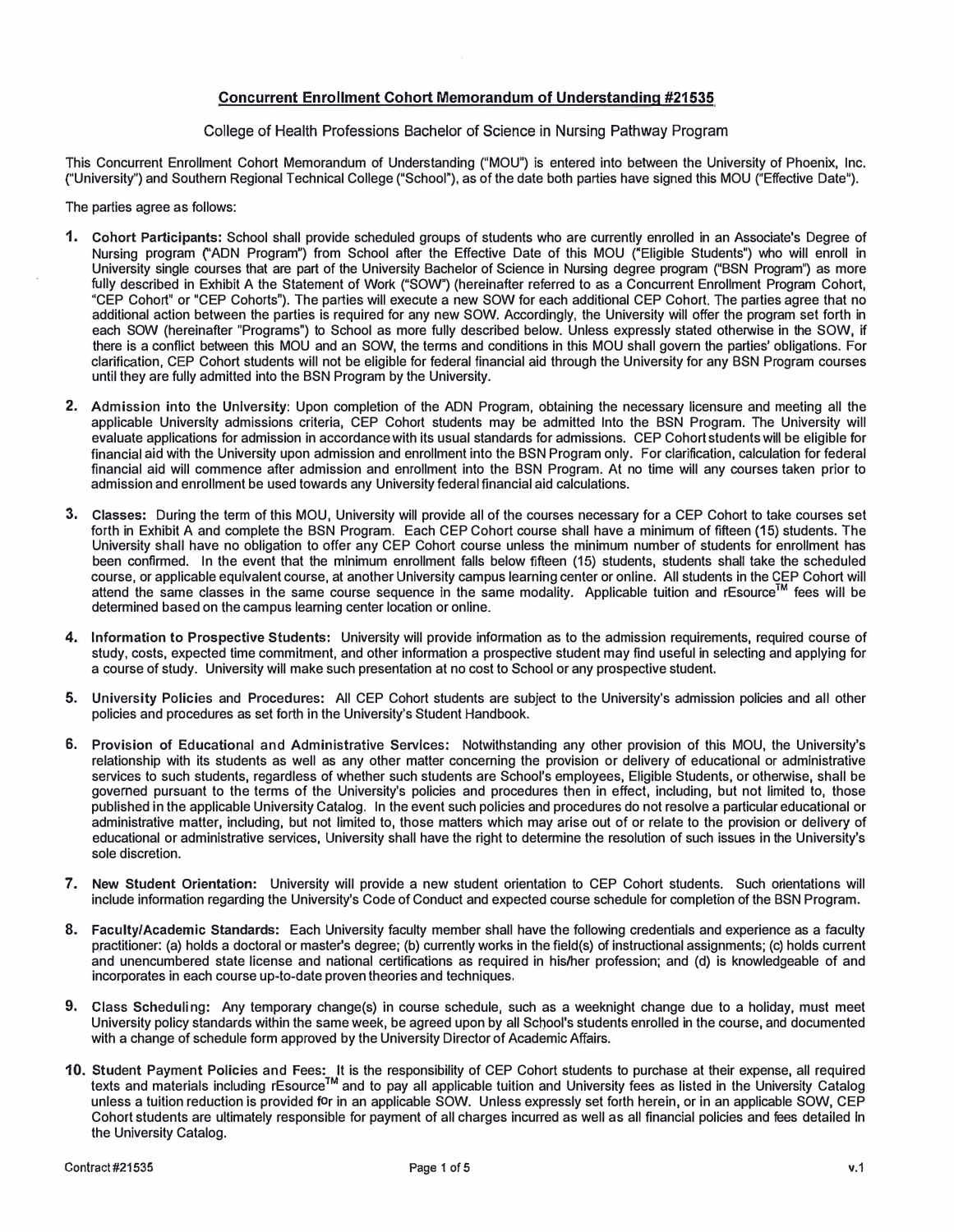- **11. Tuition Freeze: Unless otherwise stated in an applicable SOW, eligible students will have their per-credit hour tuition maintained at the rates denoted in the tuition schedule that was in effect at the time at which they enrolled and will not incur increases to the tuition schedule as long as they remain eligible as set forth above, Courses may be scheduled as non-degree or under the degree program; both are valid scheduling methods for the offer.**
- **12. Termination of CEP Cohort: This MOU may be terminated by either party upon thirty (30) days written notice. If this MOU is terminated, students may complete their program at another campus location or online depending upon location and modality. Not all programs are available at all locations or in all modalities. Students will be responsible for the tuition and fees associated with such location or modality.**
- **13. Regulatory Termination: If this MOU would potentially have an adverse impact on either party's accreditation, or its license or exemption issued by a state educational board or commission, or otherwise violates any law or regulation, a party shall not be required to take any such action, or alternatively, may immediately terminate this MOU.**
- **14. Student Acknowledgements: Students will be required to sign an MOU as set forth in Exhibit B acknowledging the terms of enrollment for the CEP Cohort.**
- **15. Marketing: School will provide the opportunity for University to inform potential CEP Cohort students of this opportunity. Subject to prior written approval, each party grants the other party the right to use the other party's name and logo for purposes of this MOU only.**
- **16. Confldentiality: School agrees that it will not disclose the terms of this MOU to any unrelated third party without the University's prior written consent.**
- **17. General Provisions: This MOU does not create any rights, title, or interest for any person or entity other than School or the University. Each party acknowledges that the relationship with the other is that of an independent contractor and nothing in this MOU shall be construed to create a partnership, joint venture, or agency relationship between the parties. If University believes that this MOU might violate any law or regulation, adversely affect its accreditation, or its license or exemption issued by a Federal or State educational board or commission, University may immediately terminate this MOU upon written notice to School.**

**Each party agrees to abide by all applicable Federal and State laws. This MOU shall be governed by and construed in accordance with the laws of the State of Arizona without reference to conflict of laws principles. Jurisdiction for any claim, dispute, or lawsuit shall be Maricopa County, Arizona.** 

Blair-westblom

| SOUTHERN REGIONAL TECHNICAL COLLEGE | <b>JUNIVERSITY OF PHOENIX, INC.</b>  |              |
|-------------------------------------|--------------------------------------|--------------|
| W.<br>uW                            | Jan Kram<br>Van Kamer (Jun 12, 2017) |              |
| Signature                           | Signature                            |              |
|                                     | Jan Kramer                           |              |
| <b>Rrinted Name</b>                 | <b>Printed Name</b>                  |              |
|                                     | Dean of PARC                         | Jun 12, 2017 |
| Title<br>Date                       | Title                                | Date         |
|                                     |                                      |              |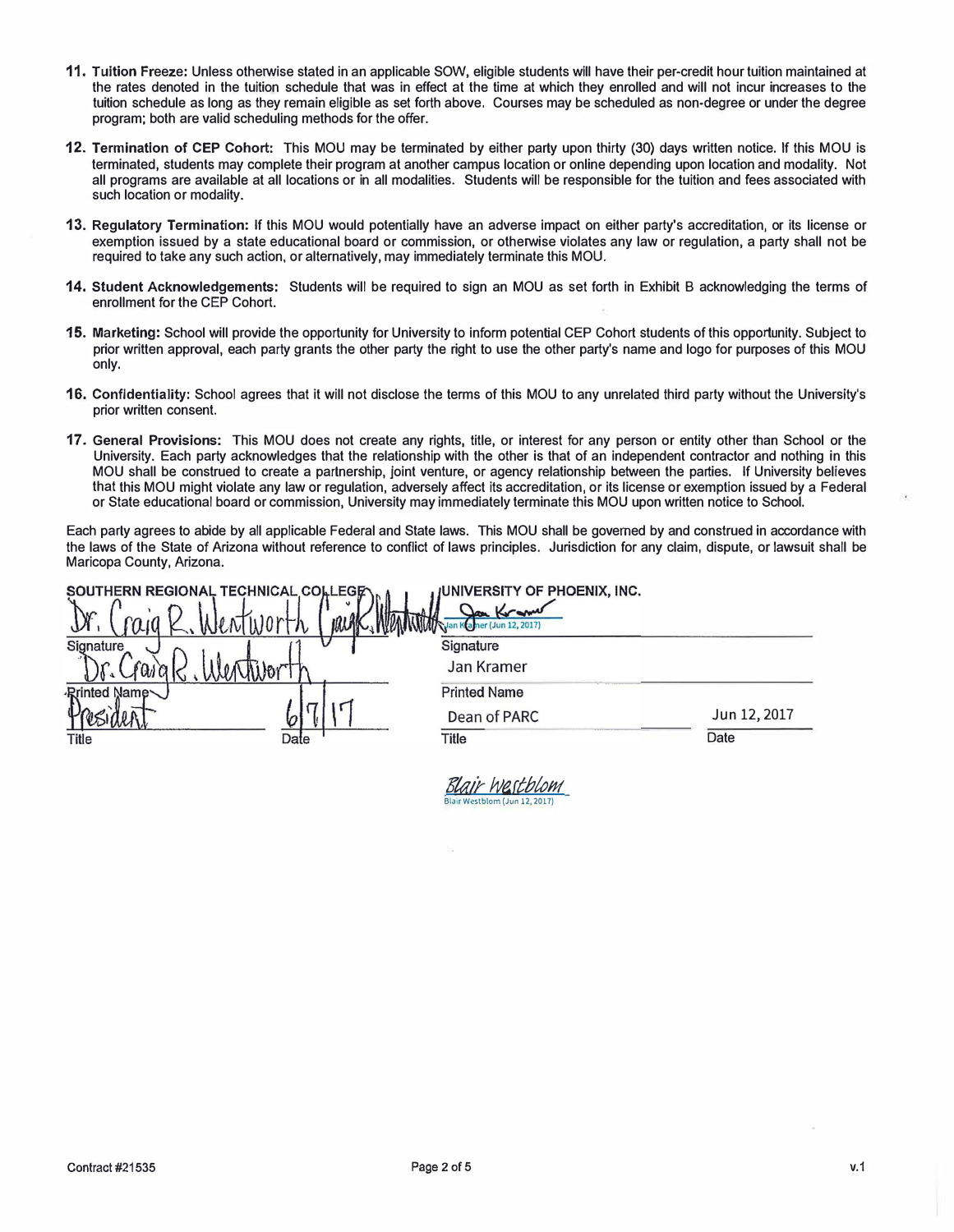## **EXHIBIT A- CEP COHORT MEMORANDUM OF UNDERSTANDING**

## **Southern Regional Technical College Statement of Work #1**

**Program: Bachelor of Science in Nursing** 

**Modality: Online** 

**Projected Start Date: December 2017** 

**Projected End Date: June 2020** 

**Classes: All classes will be taught online.** 

**Tuition Reduction: The University shall provide the following options to Eligible Students: (i) a tuition reduction that is equal to a twenty percent (20%) tuition reduction off all the courses in the University BSN Program divided by four (4) and applied to the first four (4) non-degree individual courses for which Eligible Students enroll in prior to admission into the University BSN program or (ii) a twenty percent (20%) tuition reduction off BSN program courses for Eligible Students participating in the CEP Cohort. This CEP Cohort tuition reduction cannot and shall not be combined with any other tuition reduction offer including but not limited to any University Scholarship and/or Grant opportunities and the total tuition reduction for Eligible Students participating in the CEP Cohort is set forth in this SOW. The University will waive the application fee for Eligible Students (excluding residents of the State of Florida). The University may change its tuition rates and fees at any time in its sole discretion. In the event of a change in aforementioned rates and fees, any applicable reduction will be calculated on the new current rate or fee in effect at the campus or online. CEP Cohort students will pay tuition and any other fees directly to University in accordance with applicable University policies. Unless expressly set forth herein, CEP Cohort students are ultimately responsible for payment of all charges incurred as well as all financial policies and fees detailed in the University Catalog.** 

**Tuition Freeze: Eligible students will have their per-credit hour tuition maintained at the rates denoted in the tuition schedule that was In effect at the time at which they enrolled and will not incur increases to the tuition schedule as long as they remain eligible as set forth above ("Tuition Freeze"). If a student is out of attendance for more than one year, the student will no longer be eligible for the Tuition Freeze. Courses may be scheduled as non-degree or under the degree program; both are valid scheduling methods for the offer. Please note: This Tuition Freeze is not available to residents of Georgia, Tennessee or West Virginia. This Tuition Freeze is also not applicable to students attending local campuses in Puerto Rico. This Tuition Freeze does not apply to students enrolling in certificate programs. This Tuition Freeze is valid for one degree program only and cannot be combined with any other promotion or offer unless specified in writing by the University otherwise.**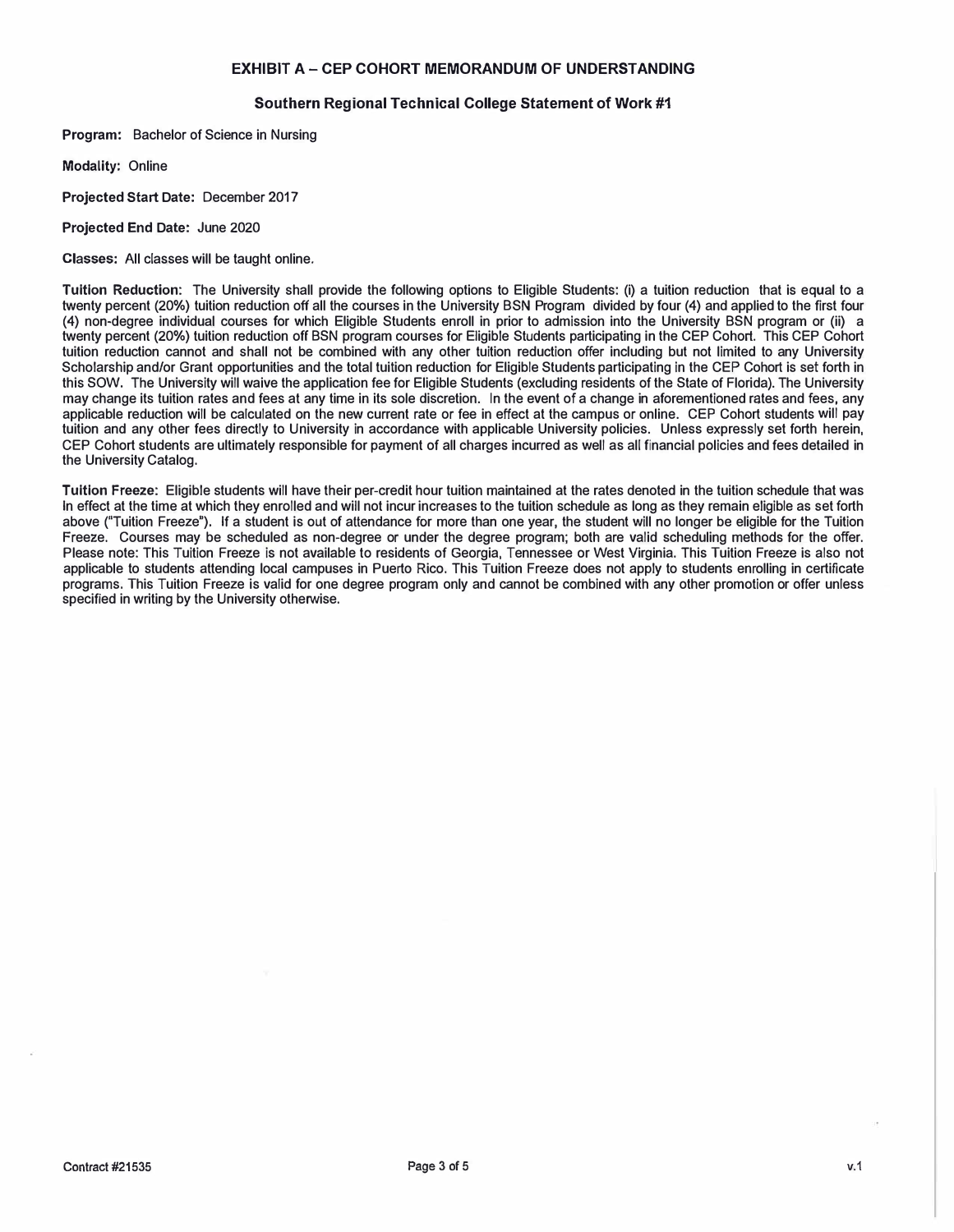## **STUDENT IRN:**

#### **EXHIBIT B - UNIVERSITY OF PHOENIX**

#### **CEP COHORT STUDENT MEMORANDUM OF UNDERSTANDING**

#### **Southern Regional Technical College**

**The University of Phoenix ("University") agrees to offer Southern Regional Technical College (including affiliates) (hereinafter "SRTC") students attending specific classes online in the designated Bachelor of Science in Nursing ("BSN") pathway program ("CEP Cohort") one of the following options upon the terms and conditions contained herein. By checking the box below you acknowledge that your options were explained to you and you understand and agree to the terms of that option.** *IF YOU HA VE ANY QUESTIONS REGARDING THE OPTIONS SET FORTH BELOW, AND ANY FINANCIAL AID IMPLICATIONS. INCLUDING YOUR ELIGIBILITY AND AWARD. PLEASE CONTACT YOUR FINANCIAL AID ADVISOR PRIOR TO EXECUTING THIS CEP COHORT STUDENT MEMORANDUM* **OF**  *UNDERSTANDING ("MOU"):* 



# **OPTION 1**

**I AGREE TO A TUITION REDUCTION ON MY FIRST FOUR (4) COURSES ONLY PRIOR TO ADMISSION INTO THE BSN PROGRAM. The University will provide a tuition reduction that is equal to a twenty percent (20%) tuition reduction off all the courses in the University BSN Program divided by four (4) and applied to the first four (4) nondegree individual courses for which eligible students enroll in prior to admission into the University BSN program. The tuition reduction does not apply to any fees, resource materials or any other charge. I understand that should I be admitted into the BSN program I will not receive any further tuition reduction. I will be responsible for and agree to pay the then current tuition rate. Any financial aid borrowing options shall be at the then current tuition rate.** 



## **OPTION 2**

**I AGREE TO A TUITION REDUCTION ON ALL COURSES IN THE CEP COHORT. The University will provide a twenty percent (20%) tuition reduction off my CEP Cohort courses. The Tuition Reduction does not apply to any fees, resource materials or any other charge.** 

**I ACKNOWLEDGE THAT THE UNIVERSITY MAY CHANGE ITS TUITION RATES AT ANY TIME. I FURTHER ACKNOWLEDGE THAT SHOULD THE UNIVERSITY INCREASE ITS TUITION RATES THAT I WILL BE ENTITLED TO MAINTAIN THE THEN CURRENT TUITION RATE AT THE TIME OF MY ENROLLMENT INTO THE BSN PROGRAM 50 LONG AS I DON'T TAKE A BREAK IN ATTENDANCE FOR MORE THAN ONE YEAR ("TUITION FREEZE"). THE TUITION FREEZE 15 NOT AVAILABLE IN GEORGIA, TENESSEE OR WEST VIRGINIA AND 15 NOT APPLICABLE TO STUDENTS ATTENDING LOCAL CAMPUSES IN PUERTO RICO. THIS TUITION FREEZE DOES NOT APPLY TO STUDENTS ENROLLING IN CERTIFICATE PROGRAMS. THIS TUITION FREEZE 15 VALID FOR ONE DEGREE PROGRAM ONLY AND CANNOT BE COMBINED WITH ANY OTHER PROMOTION OR OFFER.** 

#### **I agree to the following terms and conditions:**

- **1. I acknowledge and agree that I am currently enrolled at SRTC in an Associate's Degree of Nursing program.**
- **2. I have been provided a copy of the Bachelor of Science in Nursing pathway program and the University's transfer policies by an appropriate University representative. I acknowledge and agree that I understand the University's transfer policies and how the courses in the pathway program are applicable to my enrollment at SRTC and with the University.**
- **3. The CEP Cohort will end when the final course in the pathway program is complete. No further tuition or fee reduction will be offered after the last course.**
- **4. I agree to pay tuition and any fees directly to the University according to applicable University financial policies. If I am enrolling in individual courses with the University and not admitted into a University degree program while concurrently enrolled in SRTC completing my Associate's degree program, I acknowledge and agree that I will not be eligible for federal financial aid and will be obligated to pay all University tuition fees and costs with cash (or the equivalent) in accordance with federal laws and regulations. I**  further agree and acknowledge that I will not be eligible for federal financial aid with the University unless I am enrolled in a University **degree program.**
- **5. If for any reason the CEP Cohort is terminated, I acknowledge and agree that if I desire to continue to be enrolled with the University, I will be responsible for all tuition, fees, and costs at the then current rates as set forth by the University. If I chose OPTION 2, I will continue to receive a twenty percent (20%) reduction on tuition, provided I do not take a break in attendance for more than one year. If I am out of attendance for more than one year, I will no longer be eligible for the twenty percent (20%) tuition reduction. I further acknowledge that I may be required to complete the courses and if applicable my degree program at another location or in another modality depending upon class size and availability.**
- **6. While students are allowed to take breaks between courses, I understand and acknowledge that if I take a break from the CEP Cohort I will not be able to continue to participate in the CEP Cohort and will no longer be eligible for the benefit provided by this MOU.**
- **7. The tuition reductions set forth in this MOU cannot be combined with any other promotion or offer, tuition reduction, scholarship, or grant. Benefits from this MOU may impact your financial aid eligibility and/or award. You should contact your Finance Advisor for individual details as to how this benefit will impact your financial aid if you have questions.**
- **8. Additionally, the University would like to make you aware of the following with respect to your enrollment.**